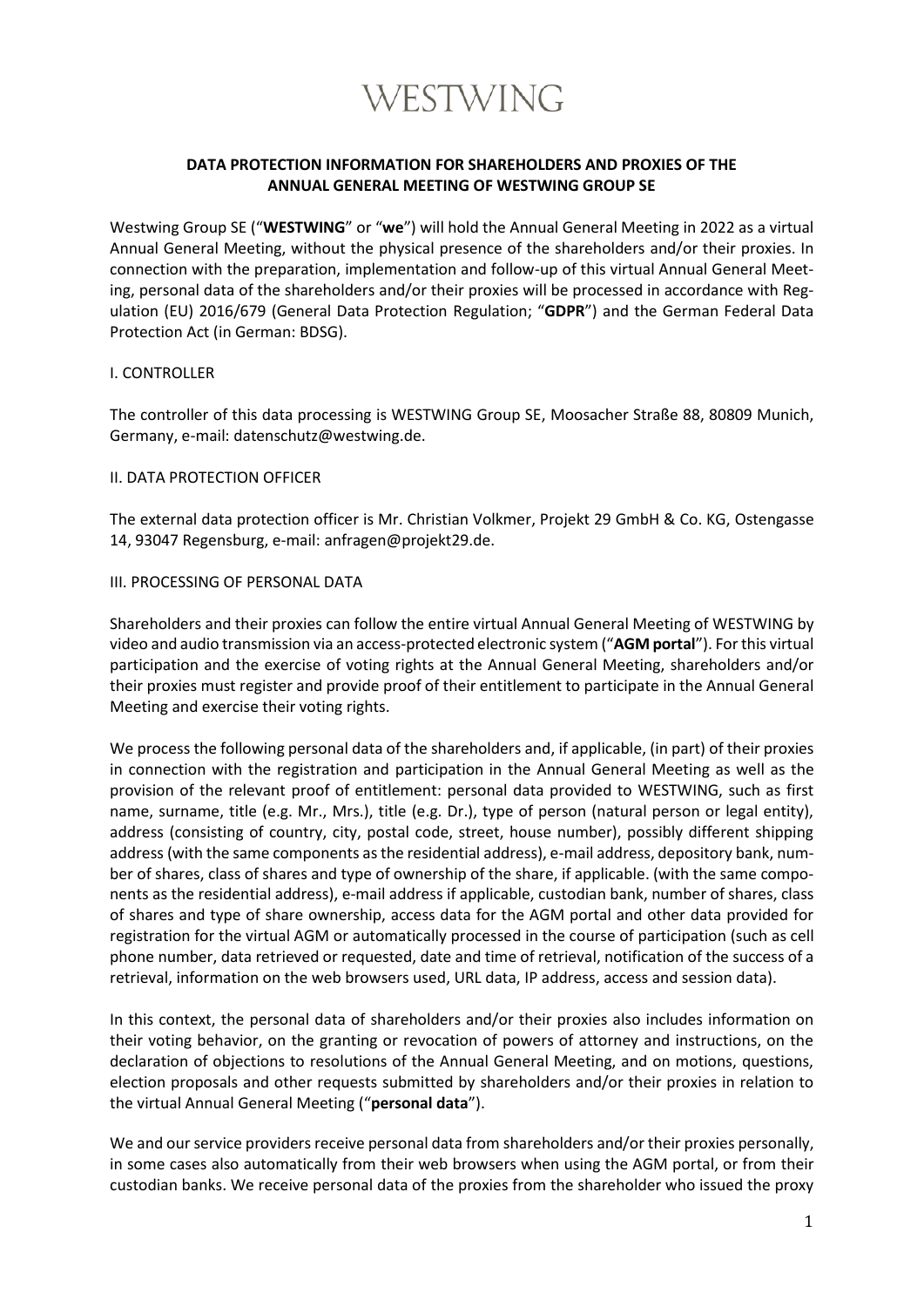# WESTWING

as well as directly from the proxies insofar as their behavior in the virtual shareholders' meeting is concerned. Shareholders and/or proxies are not legally or contractually obliged to provide their personal data; however, the provision of their personal data is required for participation in the Annual General Meeting and the exercise of their rights in the context of the Annual General Meeting.

# IV. COOKIES

We use cookies on our website. Cookies are small text files that are transferred from an Internet server to your browser and stored on its hard drive. Depending on your choice of cookies, the next time you visit the website with the same terminal device, the information stored in the cookies will be sent to our website or to another website to which the cookie belongs. This helps us to optimally design and display our website according to the preferences of the users. Under the "Cookie settings" button, website users can determine at any time which cookies they wish to allow. The cookies that are absolutely necessary enable basic functions and are required for the website to function properly.

# V. PURPOSES AND LEGAL BASIS OF THE PROCESSING

We process personal data exclusively to enable shareholders and/or proxies to participate in the Annual General Meeting and exercise their rights as shareholders in the context of the Annual General Meeting. The legal basis for the processing of the personal data is in this respect Art. 6 para. 1 sentence 1 lit. c GDPR in conjunction with. §§ Sections 118 et seq. German Stock Corporation Act (in German: AktG) and other provisions of the German Stock Corporation Act as well as Section 1 (2) of the Act on Measures in Corporate, Cooperative, Association, Foundation and Condominium Law to Combat the Effects of the COVID 19 Pandemic (Covid 19 Act). Furthermore, data processing also takes place in connection with notifications of voting rights in accordance with the German Securities Trading Act (in German: WpHG), for the fulfillment of other legal obligations, e.g. stock corporation, commercial or tax law retention obligations (cf. Art. 6 para. 1 sentence 1 lit. c GDPR in conjunction with the respective legal regulations).

In individual cases, we also process the personal data to protect our legitimate interests pursuant to Art. 6 (1) sentence 1 lit. f GDPR. This is particularly the case if processing of the personal data is necessary for compliance with non-European legal requirements (e.g. in the case of capital increases) or for the organization of the Annual General Meeting, as well as participation of shareholders and/or their proxies (e.g. for statistical purposes or to respond to inquiries). In addition, other shareholders of WESTWING and shareholder representatives may view the data recorded on the relevant, participating person in the list of participants, as the names of participants are published on our website at https://ir.westwing.com/hv when a request is made to add items to the agenda or countermotions, election proposals, questions or comments relating to the agenda are submitted. This data processing is necessary to align the course of the virtual shareholders' meeting with that of a physical shareholders' meeting and to inform the other participants in the virtual shareholders' meeting of the identity of a questioner.

Under certain circumstances, the processing of certain personal data may also be based on the consent of the data subject pursuant to Art. 6 (1) p. 1 lit. a GDPR.

# VI. RECIPIENTS OF PERSONAL DATA

The AGM portal is operated exclusively on our behalf and in accordance with our instructions by our service provider, Link Market Services GmbH, Landshuter Allee 10, 80637 Munich, and can be accessed at the Internet addres[s https://ir.westwing.com/hv](https://ir.westwing.com/hv) in the Investor Relations section under the heading Annual General Meeting 2022.